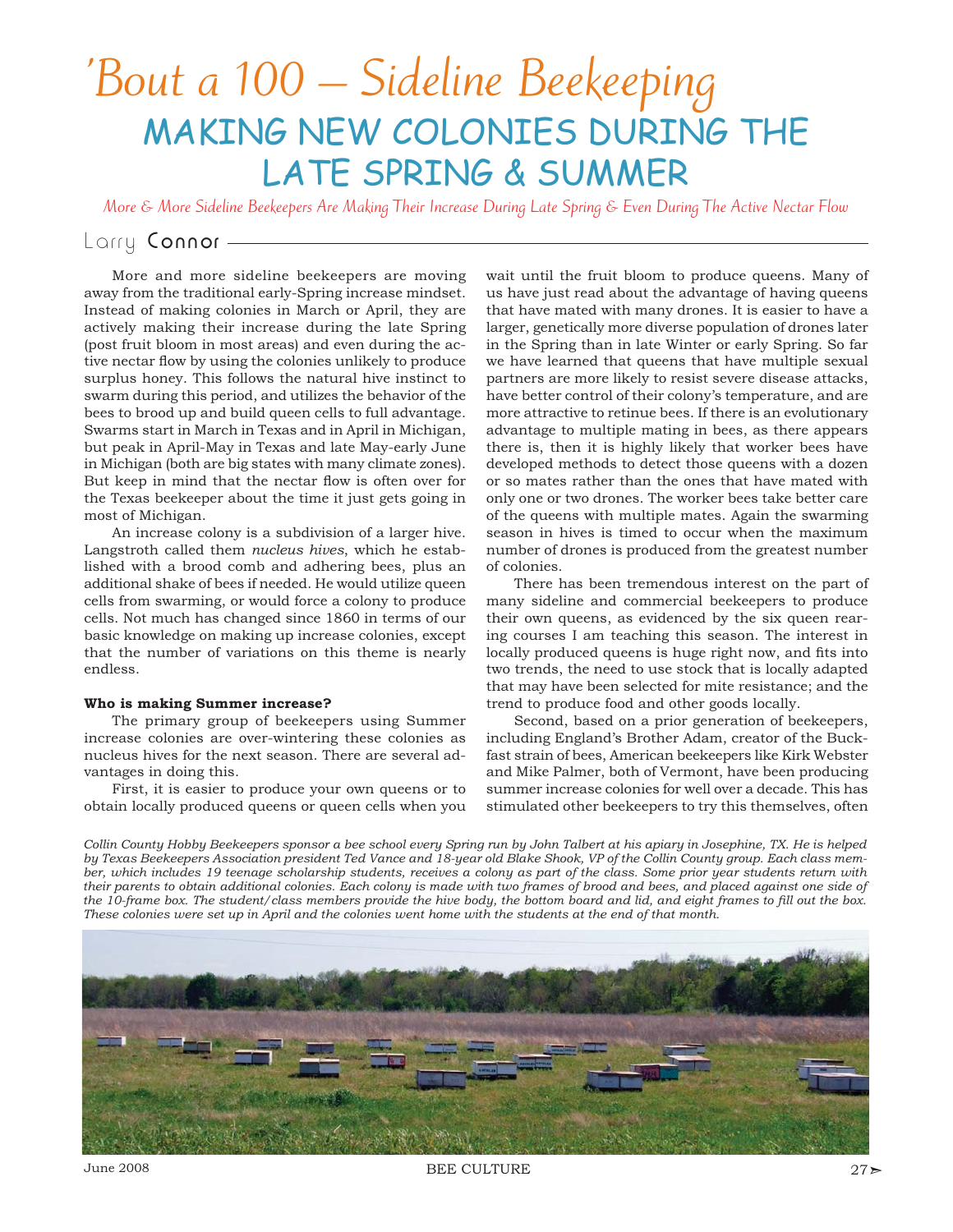

*The mating yard used by Texas beekeeper Ray Latner near the Dadant branch in Paris, TX where he is the manager. The colonies are set out on high, dry ground and out of the way of the prevailing wind (that always seems to blow in the spring). While used for several cycles for queen mating, they can also be used to provide nucleus hives. Note that these are not standard deep*  frame equipment. The jars are filled with syrup and fed to the *bees during buildup. It was mid-April when I took these photos, so the fl ow was underway and feeding had ended.*

with great success.

For some, success with over-wintering nucleus hives can be overwhelming. In March I spoke at the Kentucky Beekeepers meeting in Frankfort. As I was setting up my book display a man walked up to the table and said that he has purchased my book, *Increase Essentials*, the prior year, and had used the information in the book to produce Summer nuclei which he had over-wintered. I asked him how the increase colonies had done during the Winter. They were all five-frame nucleus hives.

"One out of 24 died," he said, seeming somewhat upset.

"Well, aren't you pleased with that?" I asked, totally confused.

"No, can you please tell me what am I going to do with 23 nucleus hives!"

I suggested he let folks at the meeting know that he had nucleus hives for sale, and he was later spotted wearing a second nametag that indicated he had Kentuckyraised, over-wintered nucleus hives available. I believe he had them all sold that morning.

Well, that is a great experience, but I would never tell anyone that they would do that well. But if the beekeeper



*Empty jars on mating nucs or increase colonies. The jars remain in place to keep the feed-hole covered.*

sold the nucleus hives for \$75 to \$100 each in today's market, that gave him a tidy profit for the equipment and effort he invested in the concept. It was not a poor return for the \$15 he spent on the book I sold him. Even if added in the cost of being at the beekeeper's meeting where he purchased it (probably the Heartland Apicultural Society), I think he did all right!

#### **Other approaches**

As I said, there are many variations on this theme. In April I taught a queen rearing class for the Collin County Hobby Beekeepers, located northeast of Dallas. I have added some photos from my visit to Texas from that trip that show how folks there are raising increase colonies, making queens, and more.

The class was full, and others wanted to participate. Beekeeper and host John Talbert, a retired engineer who gives back a lot of time to the beekeeping community, had brought in colonies to use for the class. They were set down in an area where dozens, if not hundreds, of Spring nucleus hives were set up by the bee class he teaches with Ted Vance and 18-year old Blake Shook, VP of the Collin Country group.

When I asked I learned that each student had made up one or more deep hive bodies containing eight empty frames each, (they just as well could have made up the unit with seven frames and a plastic frame feeder). To this two frames of brood and bees were added. Queens were obtained from a major supplier in Hawaii, although Shook produces his own queens as the season allows.

The system is pretty simple. The two frames of brood are placed along one side, or wall, of the hive, and allowed to expand outwards into the empty combs, most of which was foundation. An open feeder supplemented food supplies. The entrances were partially reduced to prevent overwhelming drifting from one hive to another.

At the time the increase colonies were assembled the black locust was about to bloom, and was in bloom while I was there. This gives you an indication that the season is well underway, that the main nectar flow was upon them, and that the bees had plenty of opportunity to gather nectar and build in size. In late April each box of bees would be taken home to the beekeeper's home site. They would have May and early June to build on, and then the nectar flow is usually over in that part of the country. If you want to move bees to the Chinese tallow in the southern part of Texas, this is another source in June. And then in the middle of the Summer the bees can be moved to West Texas for the cotton bloom, a crop much safer for bees now with the use of genetically modified cottonseed and the boll weevil eradication program.

The timing of your local nectar flow must be considered when you decide if and how to use increase nucleus hives. At another meeting this season, this one in Western Pennsylvania held in late February, I had a long discussion with many of the participants about the state of their nectar production in much of that area. In a few parts of Pennsylvania you might get Spring flow from Spring trees including black locust, tulip popular, sumac and basswood. But in a huge part of the state the abundance of these trees is not large enough to provide a predictable nectar flow. There are plenty of minor wildflowers that are enough to keep a colony going during the Summer months.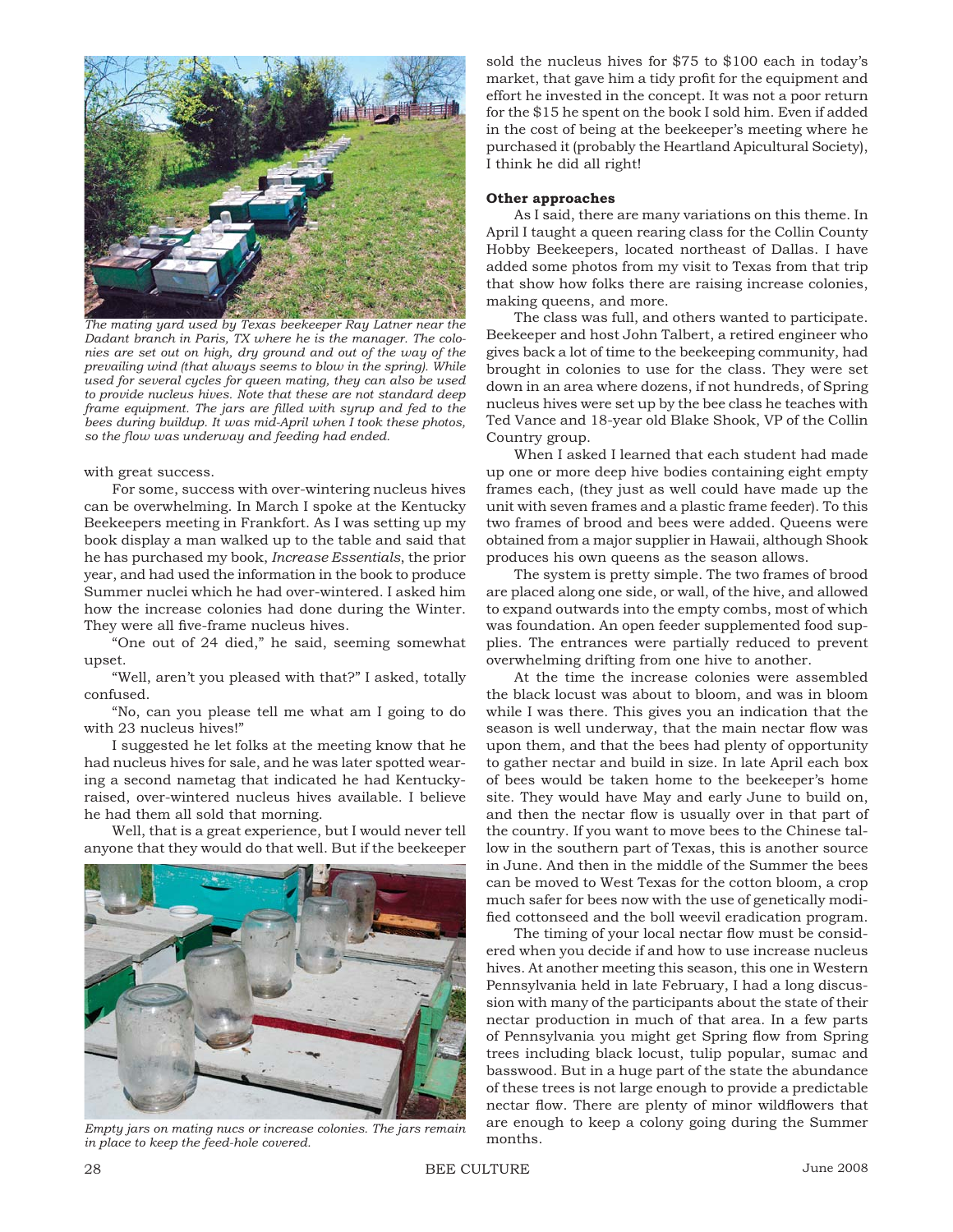Instead, the beekeepers rely upon one primary nectar source for the main honey crop: goldenrod. These plants bloom in August and September in most of the northern parts of the United States, and are at times highly attractive to honey bees. In Pennsylvania the beekeepers consider the honey to be high quality and highly marketable. Beekeepers from other areas do not always share this experience or opinion or perhaps they do not share the same variety of goldenrod.

With a late season nectar flow, the increase nucleus can be made up as a method of swarm management in the mid to late Spring, and increase colonies can continue to be made throughout the season. As the goldenrod nectar flow approaches, the increase units are simply made stronger. The goal is to have a strong population of worker bees ready to forage the moment the nectar flow begins. Populations can be monitored during the Summer to make sure the bees are building to an adequate number. If not, the colony may be fed. Or the colony may become too strong and produce late season swarms. These colonies should be reduced in strength by removing frames of brood and bees and making more increase colonies!

Beekeeping would be very boring if one management plan worked for every beekeeper. But the challenge for the new beekeeper is to learn 1) What are your local floral sources, and 2) How can you best manage your bees to benefit from these flows.

### **A simple increase colony**

In June over-wintered colonies should be plenty strong to make one or more increase colonies from them. Here are some simple steps for you to follow if this is your first time making a new beehive from an existing one:

1. Find, purchase and prepare one box for the bees. This might be a three to six frame nucleus, an 8-frame hive, or a 10-frame hive. The box and frame size may be deep or shallow size. But, remember this *must* be the size of the brood *frames* used in the colony you are taking bees and brood from.

2. Go to your apiary. For many sideline beekeepers that means you need to walk out to the backyard. If you have 10 colonies, I bet three or four are doing really well, three or four seem to want to catch up with the first group and the rest are sitting there, and don't seem to know the nectar flow is underway. Go to one of those colonies that will not produce a honey crop this season.

3. Smoke and enter the hive, inspecting frame by frame, searching for the queen. Since it is June there is a strong likelihood the colony is undergoing swarming and there may be queen cells. If they are sealed, the old queen probably left with the first swarm.

4. Select two frames for the new hive. One should be a frame of *sealed* brood where the center of the brood frame has emerging workers. These bees will rapidly emerge and help populate the hive. The second frame should be a brood frame with good food reserves – both pollen and nectar – in the corners of the frames. Put the frames, including the bees, into the new box. Add more bees from the brood combs if you feel the bees do not cover the frames of brood. No returning forages will be added to the bee population.

5. If you have not found the queen, carefully check the frames for the queen bee. If you have found the queen, carefully check the frames for a *second* queen.

*Latner had harvested queens the day before this picture was taken. During that visit any equalization of strength was done. We visited the nucs and added queen cells that were about one day away from emergence. The jar was removed from the feed-hole, the frames separated slightly, and the queen cell carefully* 



*placed between the frames so the tip of the cell was not obstructed and any part of the cell was pinched. The colony was not opened and the bees were not disturbed except for removing the jar and giving the bees a light puff of smoke.*

6. Move the box to its permanent location. This may be an outyard or you may keep it in the yard. If you keep the increase colony in the same yard, I strongly suggest you do two things to keep the bee population high: First, add a shake or two of bees from brood frames so you are adding young, never-been-flown-worker bees to your increase hive. Second, reduce the entrance with *green* grass so the bees cannot get out until late in the day. This will help keep some of the older bees in the hive, but many will go home the next day or two. This is why you need to have plenty of young bees emerging from the frames.

7. The day after you establish the increase nucleus, add a ripe queen cell from a colony that is undergoing swarming, or purchased from another beekeeper (someone like Ray Latner, as shown in the photos). Or install a laying queen from another beekeeper when you make up the unit, using a push-in or timed-release cage. Glance at the bee population to make sure bees cover the brood. If not, do this over again.



*Ray Latner uses a simple incubator constructed from a wood box. He has added racks to hold the cell bars that hold the queen cells. A light bulb keeps the temperature around 92-93 degrees F. A pan of water keeps the humdity at an acceptable level for the cells. Not shown is the glass top, hinged to the box, which has a glass or plexigas window that allows Latner to check the temperature of the box without opening it. The entire incubator is kept in the warehouse where customers are able to pick up cells they have ordered in advance. If the cells are caged so the queens cannot kill each other, the virgin queens may be used in mating nucleus hives if their release is delayed using a candy plug in a queen cage.*